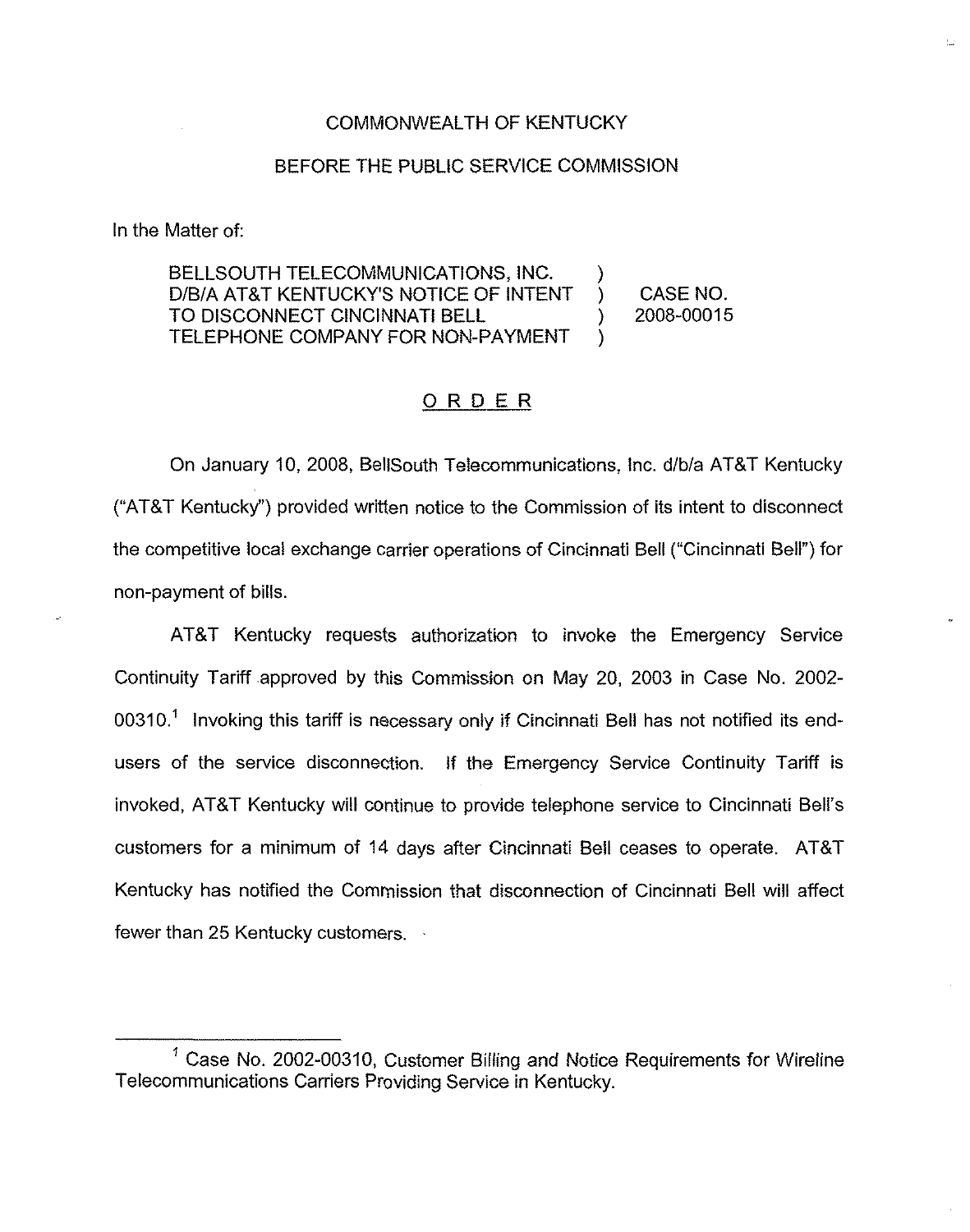The Commission, having reviewed AT8T Kentucky's notice and having been otherwise sufficiently advised, HEREBY ORDERS that:

1. Cincinnati Bell shall notify the Commission within 7 calendar days of the date of this Order of its intent to pay the delinquent bill to AT8T Kentucky within 10 days of the date of this Order or, in the alternative, of its intent to notify its end-users of the proposed service disconnection. Such written comments shall include a copy of Cincinnati Bell's customer notice and an affidavit indicating when the notice was mailed and the number of Kentucky customers to whom it was mailed.

2. A copy of AT&T Kentucky's notice of intent to disconnect Cincinnati Bell is attached hereto and incorporated herein.

3. If Cincinnati Bell has not responded as prescribed in Ordering Paragraph 1 within 7 calendar days of the date of this Order, AT8T Kentucky shall implement the procedures established in its Emergency Service Continuity Tariff,

4. A copy of this Order shall be sent by certified mail to Cincinnati Bell.

Done at Frankfort, Kentucky, this 15th day of January, 2008.

By the Commission

ATTEST

Deputy Executive Director

Case No. 2008-00015